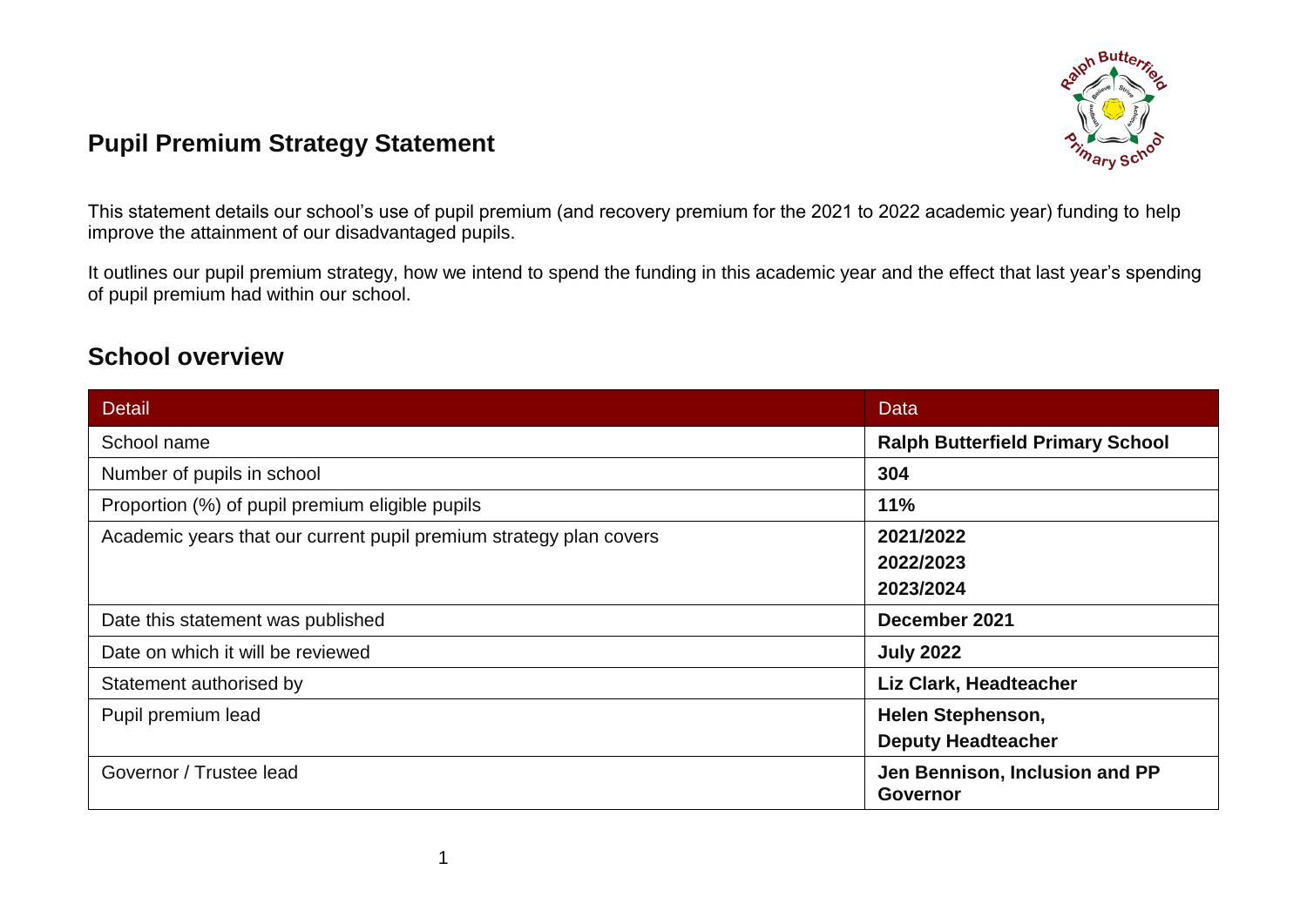### **Funding overview**

| <b>Detail</b>                                                                                                                       | Amount                                         |
|-------------------------------------------------------------------------------------------------------------------------------------|------------------------------------------------|
|                                                                                                                                     | FSM @ £1345                                    |
|                                                                                                                                     | LAC/PLAC @ £2345                               |
| Pupil premium funding allocation this academic year                                                                                 | SERVICE @ £310                                 |
|                                                                                                                                     | £49,160 Financial Year April 2021 - March 2022 |
| Recovery premium funding allocation this academic year                                                                              | £4,352                                         |
| Pupil premium funding carried forward from previous<br>years (enter £0 if not applicable)                                           | £18, 912.71                                    |
| Total budget for this academic year                                                                                                 |                                                |
| If your school is an academy in a trust that pools this<br>funding, state the amount available to your school this<br>academic year | Total: £72,424.71                              |

### **Part A: Pupil premium strategy plan**

### **Statement of intent**

Our aim is to eradicate the gap between disadvantaged and non-disadvantaged children. To meet this goal we must provide a first class education where all learners are able to succeed and achieve. We will always seek to improve our performance, adapting to the changes and challenges we encounter and seeking to remove barriers that limit pupil performance. We will be relentless in our ambition to address the barriers to learning that some of our most disadvantaged children face. To achieve this we will ensure that we recruit and develop high quality colleagues who can best meet the needs of our children. Ambitious academic targets will continue to be set. This creates an aspirant culture in which children and young people are inspired to succeed, irrespective of their background. This will go hand in hand with our continued drive to raise the expectations of the local community which we serve by placing a high value on the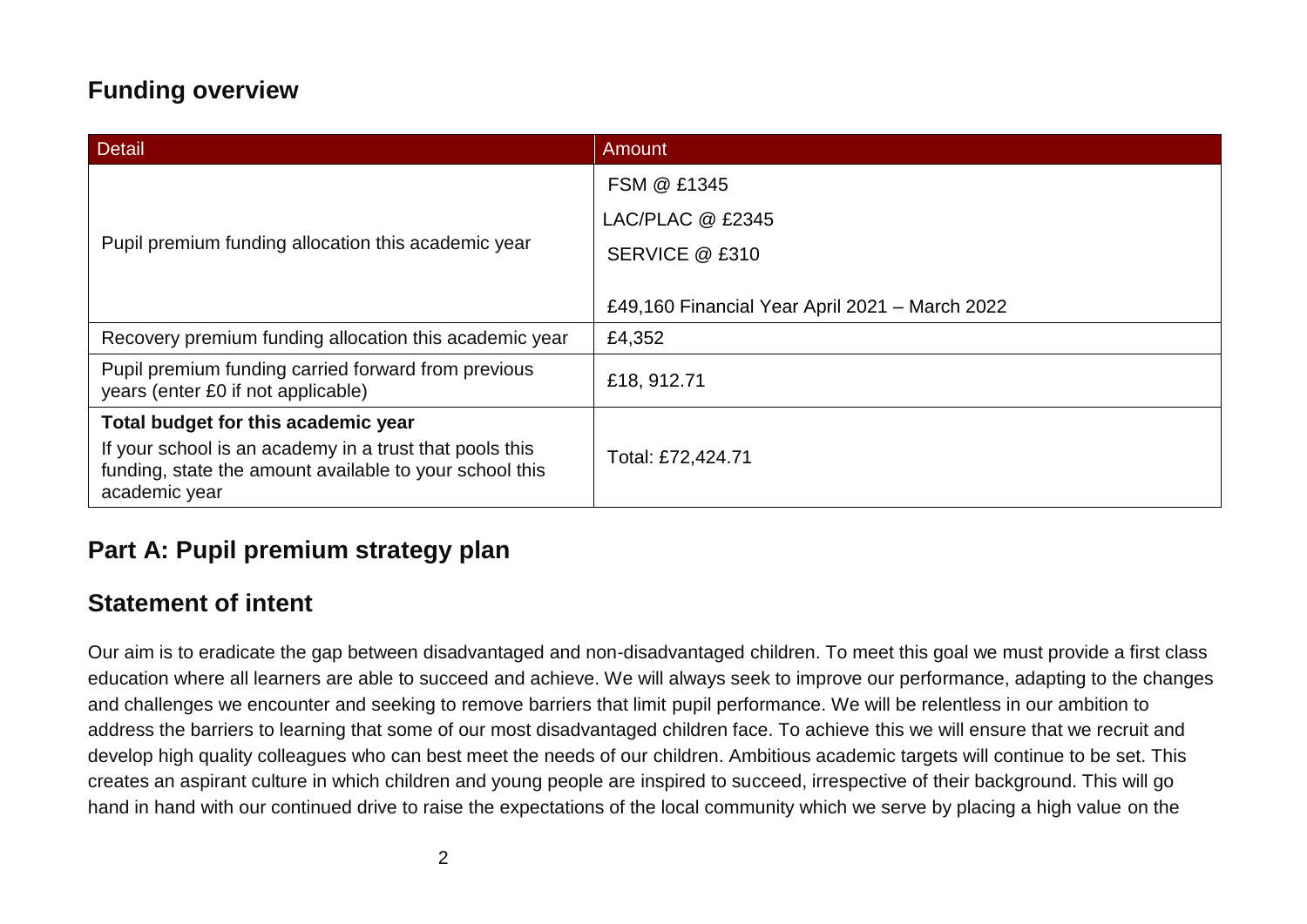importance of education. Engaging with parents, carers and external agencies is critical in our work to break down and remove barriers. Our strategy will ensure we remain creative and innovative in our approach to supporting our most disadvantaged pupils. High quality pastoral and mental wellbeing support and wide-ranging interventions will foster our inclusive culture. A culture where personal growth, effort, progress and achievement are valued. We will maximise every opportunity within and beyond the school day to ensure every child is well supported to flourish especially those who are the most disadvantaged. This is our vision to put children first, raise standards and transform lives.

Our Pupil Premium Strategy Plan identifies the following key strands:

- Reduce and remove any differences and gaps in attainment and progress between pupils eligible for PPG, children in not eligible for PPG and all pupils nationally
- Support those whose barriers to educational achievement and positive wellbeing are financial through ensuring all children have access to the equipment and clothing that they need and can attend trips and enjoy all other experiences that have a cost attached to them.
- Support those whose barriers to educational achievement and positive wellbeing are emotional through ensuring all children have access to bespoke emotional support utilising the skills of staff both in school and from external agencies to do so.
- Support those whose barriers to educational achievement and positive wellbeing are academic through ensuring all children have access to wave 1 quality first teaching and learning and additional bespoke resources and 1:1 and group interventions as appropriate.
- Support those whose barriers to educational achievement and positive wellbeing are attendance/lateness related through working with other professionals and partners as appropriate.

### **Challenges**

This details the key challenges to achievement that we have identified among our disadvantaged pupils.

| <b>Challenge</b><br><b>number</b> | <b>Detail of challenge</b> |
|-----------------------------------|----------------------------|
|                                   |                            |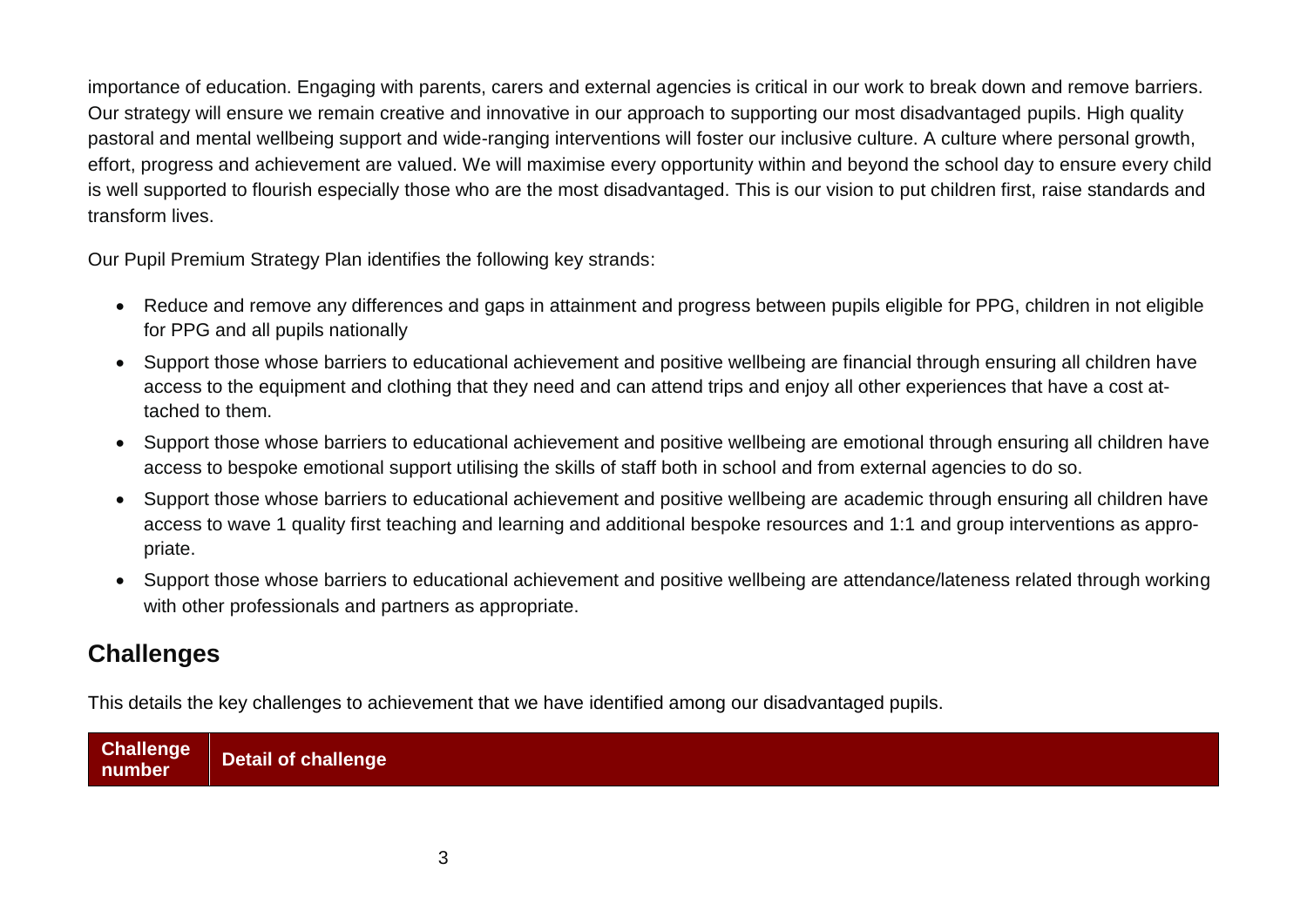| Social, Emotional and Mental Health (SEMH) needs, particularly in relation to self-esteem, self-regulation and<br>relationships with friends, peers and adults |                                                                                                                                                                                                                                                                                                                                                               |
|----------------------------------------------------------------------------------------------------------------------------------------------------------------|---------------------------------------------------------------------------------------------------------------------------------------------------------------------------------------------------------------------------------------------------------------------------------------------------------------------------------------------------------------|
|                                                                                                                                                                | Our assessments and observations indicate that the education and wellbeing of many of our disadvantaged pupils have<br>been impacted by partial school closures to a greater extent than for other pupils. These findings are supported by                                                                                                                    |
|                                                                                                                                                                | national studies.                                                                                                                                                                                                                                                                                                                                             |
|                                                                                                                                                                | This has resulted in significant knowledge gaps leading to pupils falling further behind age-related expectations,<br>especially in maths and English. We therefore need to ensure that teaching and learning incorporates evidence based<br>pedagogy to ensure that it meets the needs of all learners and as a result children know more and remember more. |
| Additional individual needs including SEND and other vulnerabilities<br>3                                                                                      |                                                                                                                                                                                                                                                                                                                                                               |
|                                                                                                                                                                | Some families are faced with difficult home circumstances, including such as mental health and emotional needs, which<br>limits their capacity to support their child's learning especially post Covid-19                                                                                                                                                     |
| 5                                                                                                                                                              | Attachment issues/separation anxiety                                                                                                                                                                                                                                                                                                                          |
| 6                                                                                                                                                              | Some families are faced with financial difficulties                                                                                                                                                                                                                                                                                                           |

#### **Intended outcomes**

This explains the outcomes we are aiming for **by the end of our current strategy plan**, and how we will measure whether they have been achieved.

| Intended outcome                                                                                                                                                                                                                                                                                                           | <b>Success criteria</b>                                                                                                                                                                                                                                      |
|----------------------------------------------------------------------------------------------------------------------------------------------------------------------------------------------------------------------------------------------------------------------------------------------------------------------------|--------------------------------------------------------------------------------------------------------------------------------------------------------------------------------------------------------------------------------------------------------------|
| All students in the target group who are currently underperforming<br>because of the impact of their disadvantaged background will<br>make rapid and sustained progress, leading to diminishing<br>differences between their attainment and that of non-<br>disadvantaged children in the school and all pupils nationally | All children receiving wave 1 quality first teaching, accessing<br>meaningful learning effectively. Evidenced through work<br>scrutinies, learning walks, parent and pupil voice and data. %<br>EXS+ to be above 80% in maths, reading, writing and phonics. |
| Children with SEMH needs to be happier and healthier                                                                                                                                                                                                                                                                       | Improved behaviour where there is an issue, positive impact on<br>learning evident through outcomes and pupil voice.<br>All children who require it receiving bespoke emotional support.                                                                     |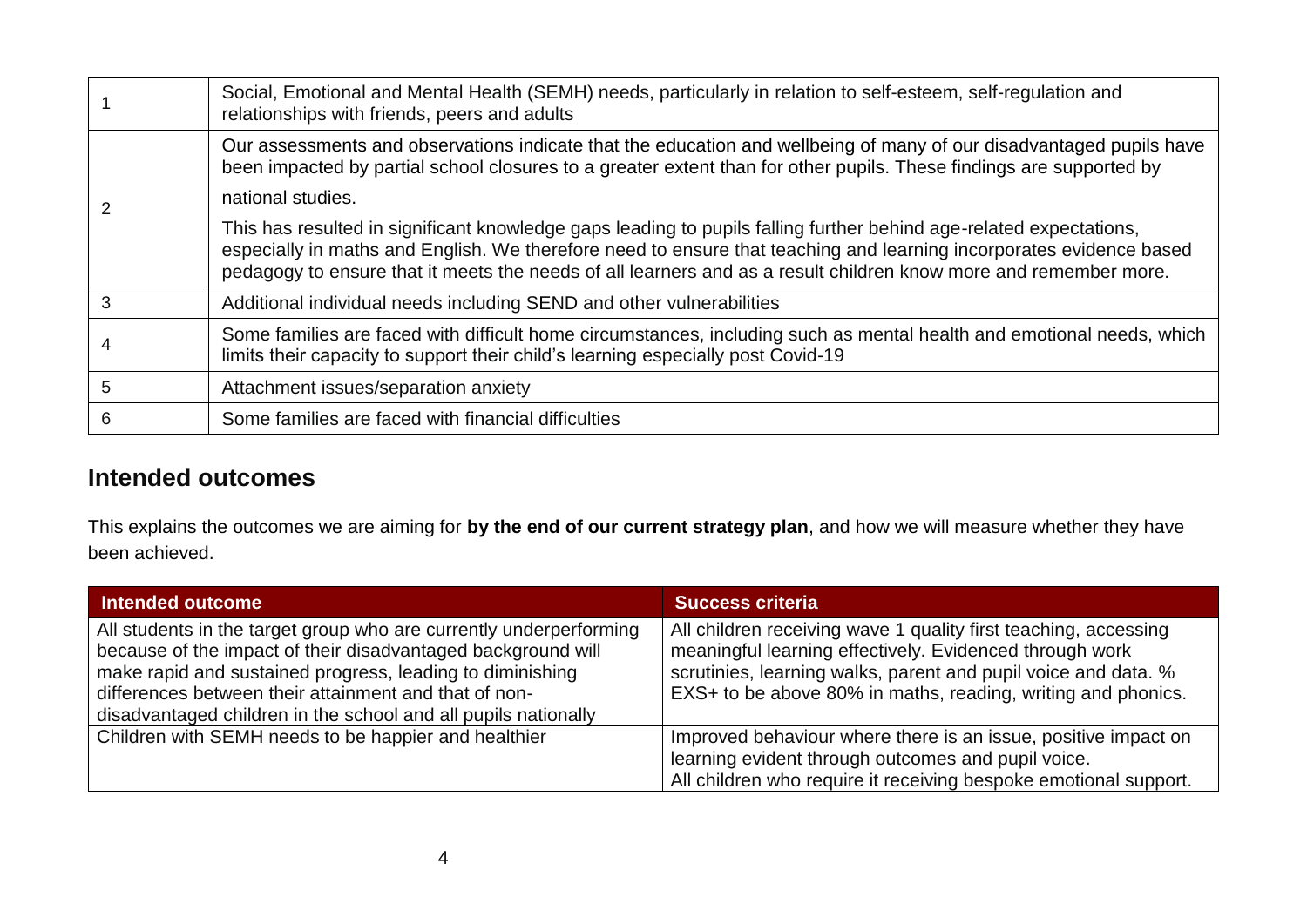| Parents with children adopted from care will feel better supported                                                                                                                                                        | Parental voice, parents engaging positively with designated<br>teacher for PLAC/LAC. Positive outcomes evident in pupil's work<br>and attitudes to learning and interactions with others.                 |
|---------------------------------------------------------------------------------------------------------------------------------------------------------------------------------------------------------------------------|-----------------------------------------------------------------------------------------------------------------------------------------------------------------------------------------------------------|
| Children from disadvantaged backgrounds will have access to<br>enrichment activities outside and during teaching hours. Inclusion<br>and equality of opportunity for all including experiences, equipment<br>and clothing | Greater take up of clubs from pupil premium children, all children<br>feel confident partaking in all activities. No children excluded<br>from any activity, experience or trip due to financial barriers |

#### **Activity in this academic year**

This details how we intend to spend our pupil premium (and recovery premium funding) **this academic year** to address the challenges listed above.

### **Teaching (for example, CPD, recruitment and retention)**

Budgeted cost: £32,000

| <b>Activity</b>                                                                     | <b>Evidence that supports this approach</b>                                                                                                                                                                                                                                                                                          | <b>Challenge</b><br>number(s)<br>addressed |
|-------------------------------------------------------------------------------------|--------------------------------------------------------------------------------------------------------------------------------------------------------------------------------------------------------------------------------------------------------------------------------------------------------------------------------------|--------------------------------------------|
| Additional teaching support<br>and training in effective whole<br>class strategies. | Quality first wave 1 teaching and learning supports all children to achieve the best<br>that they can, with individual needs being carefully planned for and met. Bespoke<br>additional teaching support alongside this, with clear communication between TAs<br>and teachers and meaningful links made between whole class work and | $1 - 6$                                    |
| Diminish differences between<br>PPG and non-PPG pupils in<br>school and nationally. | interventions, enhances this and increases the rate of progress, as evidenced on<br>impact records in our school.<br>'The best available evidence indicates that great teaching is the most important                                                                                                                                |                                            |
| Raise attainment and<br>achievement in in English and<br>maths so that PPG pupils   | lever schools have to improve outcomes for their pupils.'(EEF).<br>https://educationendowmentfoundation.org.uk/support-for-schools/school-                                                                                                                                                                                           |                                            |
| attain in line with their peers                                                     | improvement-planning/1-high-quality-teaching#:~:text=Maximising%20Learning-                                                                                                                                                                                                                                                          |                                            |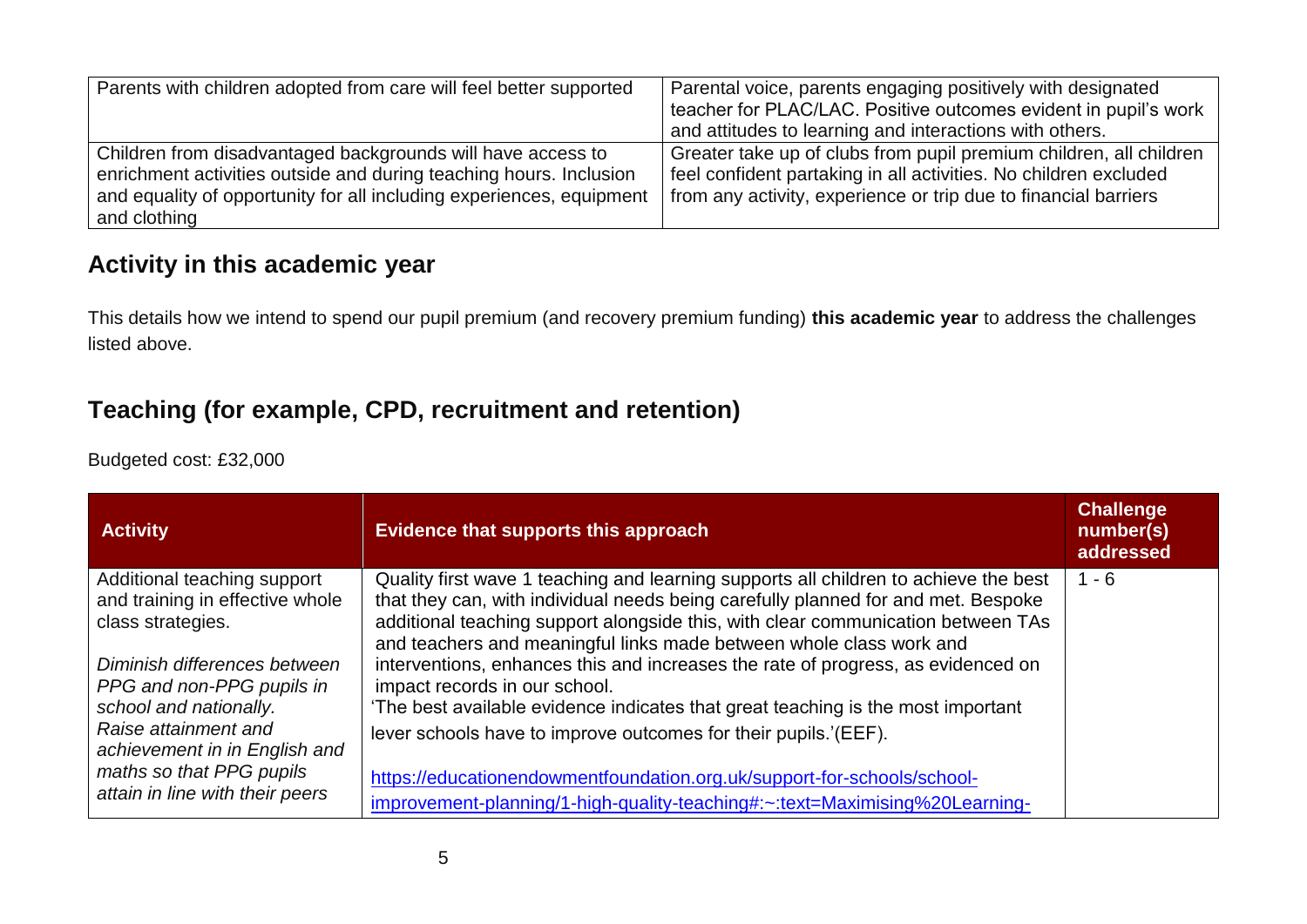| nationally, particularly at the<br>'expected standard' and<br>'greater depth' standard.                                                                                       | The%20best%20available%20evidence%20indicates%20that%20great%20teachi<br>ng%20is%20the,the%20most%20disadvantaged%20among%20them.                                                                                                                                                                                                                                                             |         |
|-------------------------------------------------------------------------------------------------------------------------------------------------------------------------------|-----------------------------------------------------------------------------------------------------------------------------------------------------------------------------------------------------------------------------------------------------------------------------------------------------------------------------------------------------------------------------------------------|---------|
| Purchase of resources to<br>support the above as<br>appropriate.                                                                                                              | High quality resources support the teaching strategies and offer a wider variety of<br>teaching and learning to engage and enthuse children in their learning.                                                                                                                                                                                                                                | $1 - 6$ |
| To enhance the high quality<br>teaching and increase<br>engagement in and<br>enjoyment of learning.                                                                           |                                                                                                                                                                                                                                                                                                                                                                                               |         |
| Promote wellbeing and<br>resilience including training<br>for staff on how best to<br>support this.                                                                           | Children deserve and need to have a good sense of wellbeing, self-esteem and<br>resilience to engage well with learning, achieve, make continuous progress and<br>improved life chances.                                                                                                                                                                                                      | $1 - 6$ |
| Happier, confident children<br>with good self-esteem levels                                                                                                                   | Teachers need upskilling in ensuring they are using the best strategies to promote<br>wellbeing and resilience in children, particularly post COVID-19 partial closure.                                                                                                                                                                                                                       |         |
| enjoy and engage with<br>learning more.                                                                                                                                       | There is extensive evidence associating childhood social and emotional skills with<br>improved outcomes at school and in later life (e.g., improved academic<br>performance, attitudes, behaviour and relationships with peers):<br>EEF_Social_and_Emotional_Learning.pdf(educationendowmentfoundation.org.uk)                                                                                |         |
| <b>Pupil Premium Lead carefully</b><br>monitors and tracks Pupil<br>Premium children so that they<br>are all cared for, each<br>individual's needs are<br>identified and met. | PP Lead to monitor PP children's wellbeing and track data alongside class<br>teachers. PP Lead to identify areas of spending for best benefit for the PP<br>children and really target individual needs, including working closely with the<br>Inclusion Lead and ELSA to do so. Consider how other children, particularly those<br>who are vulnerable could also benefit through PP funding. | $1 - 6$ |
| <b>Pupil Premium funding spent</b><br>in targeted way for the best<br>outcomes for children.                                                                                  | The ongoing rigorous evaluation of pupils' attainment, barriers to learning and<br>needs is essential:<br>https://educationendowmentfoundation.org.uk/guidance-for-teachers/using-pupil-<br>premium?utm_source=/guidance-for-teachers/using-pupil-<br>premium&utm_medium=search&utm_campaign=site_search&search_term=pupil%<br>20premium%20leads                                              |         |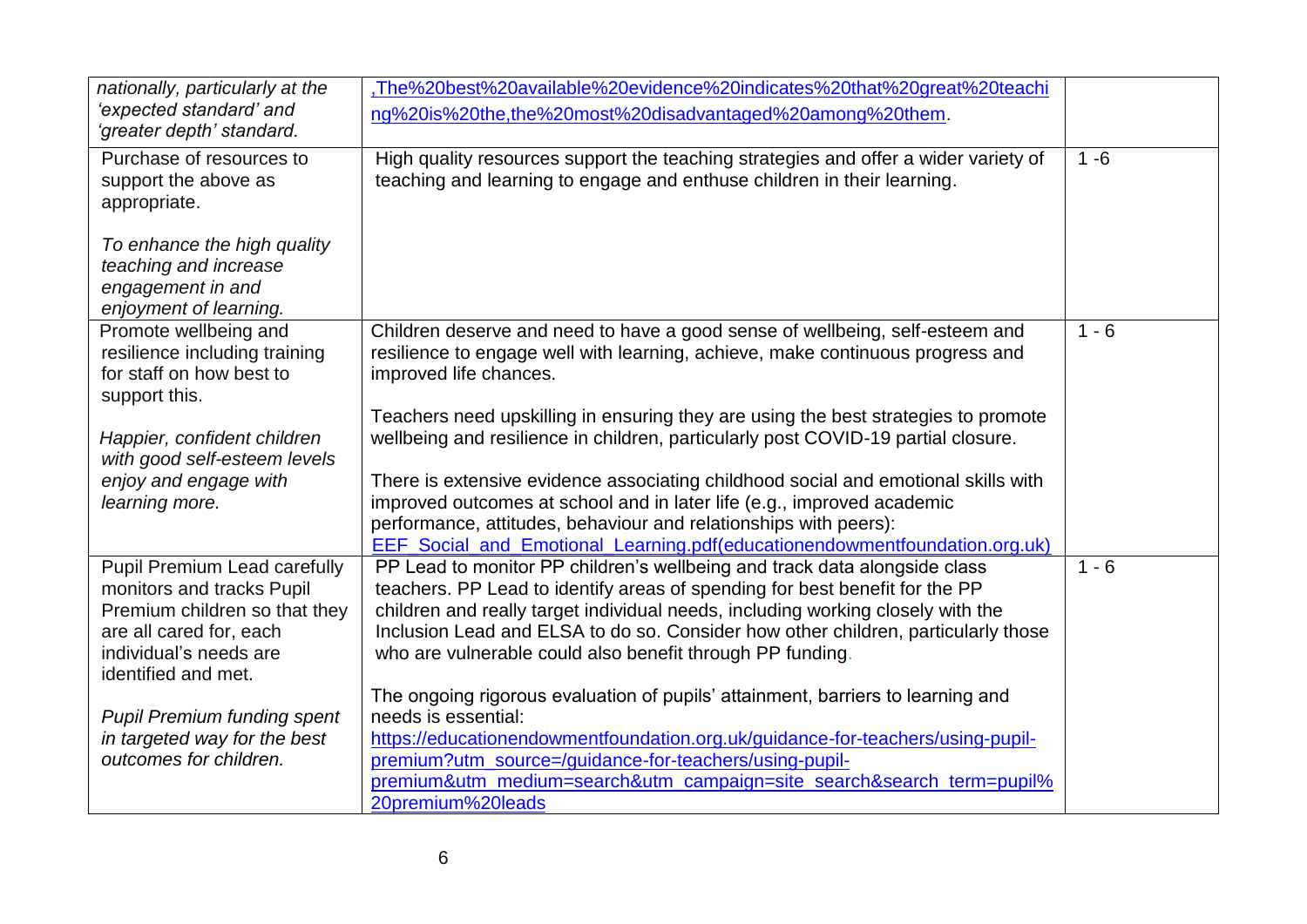| Purchase of standardised<br>diagnostic assessments.                 | Standardised tests can provide reliable insights into the specific strengths and<br>weaknesses of each pupil to help ensure they receive the correct additional<br>support through interventions or teacher instruction: | 2, 3 |
|---------------------------------------------------------------------|--------------------------------------------------------------------------------------------------------------------------------------------------------------------------------------------------------------------------|------|
| Training for staff to ensure                                        | Standardised tests   Assessing and Monitoring Pupil Progress   Education                                                                                                                                                 |      |
| assessments are interpreted<br>and administered correctly.          | <b>Endowment Foundation   EEF</b>                                                                                                                                                                                        |      |
| Purchase of a DfE validated                                         |                                                                                                                                                                                                                          | 2, 3 |
| <b>Systematic Synthetic Phonics</b><br>programme to secure stronger | Phonics has a positive impact overall (+5 months) with very extensive evidence<br>and is an important component in the development of early reading skills,<br>particularly for children from disadvantaged backgrounds. |      |
| phonics teaching for all pupils.                                    | Phonics approaches have a strong evidence base that indicates a positive impact<br>on the accuracy of word reading (though not necessarily comprehension),<br>particularly for disadvantaged pupils:                     |      |
|                                                                     | <b>Phonics   Toolkit Strand   Education Endowment Foundation   EEF</b>                                                                                                                                                   |      |

## **Targeted academic support (for example, tutoring, one-to-one support structured interventions)**

Budgeted cost: £26K includes recovery premium for tutoring

|                                                                                              | Evidence that supports this approach                                                                                                                                                                                                                                                                 | <b>Challenge</b><br>number(s)<br>addressed |
|----------------------------------------------------------------------------------------------|------------------------------------------------------------------------------------------------------------------------------------------------------------------------------------------------------------------------------------------------------------------------------------------------------|--------------------------------------------|
| Personalised provision for<br>pupil premium children who<br>are also SEND and/or<br>PLAC/LAC | This smaller 1:1 and group work can be significant in enhancing and improving<br>children's understanding and confidence and for meeting very specific needs that<br>will support them in the classroom.<br>https://educationendowmentfoundation.org.uk/education-evidence/guidance-<br>reports/send | 1, 2, 3, 5                                 |
| 1:1 and group TA support for<br>meeting individual needs                                     |                                                                                                                                                                                                                                                                                                      |                                            |
| Purchase of specific<br>resources to support hearing                                         | Advice from visually and hearing impaired consultant.                                                                                                                                                                                                                                                | 1, 2, 3                                    |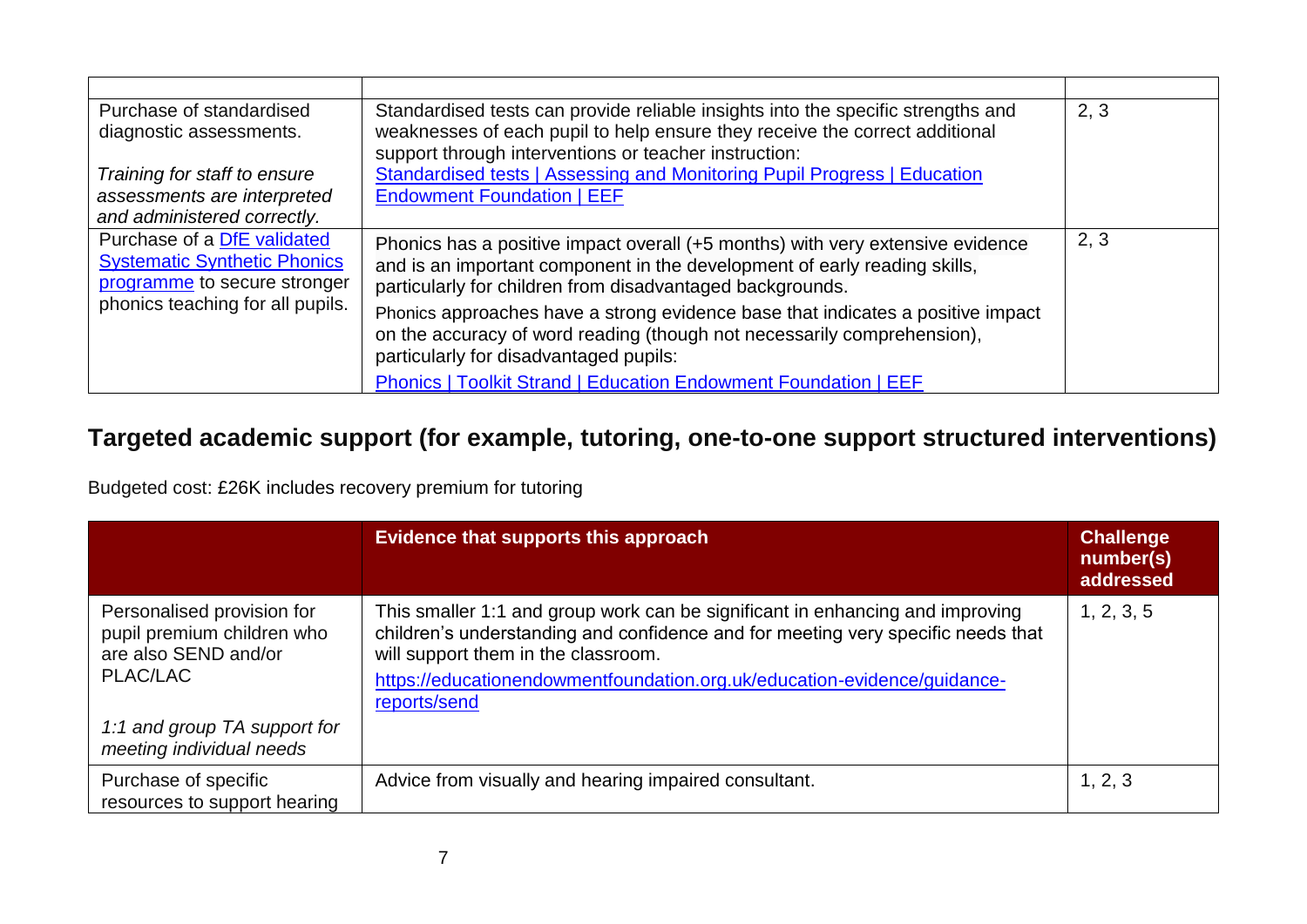| and visually impaired<br>children.<br>Dedicated software and<br>hardware improves<br>achievement and<br>engagement in learning                                                                                                                                                 |                                                                                                                                                                                                                                                                                                                                                             |         |
|--------------------------------------------------------------------------------------------------------------------------------------------------------------------------------------------------------------------------------------------------------------------------------|-------------------------------------------------------------------------------------------------------------------------------------------------------------------------------------------------------------------------------------------------------------------------------------------------------------------------------------------------------------|---------|
| <b>Group Wellbeing</b><br>interventions such as lego<br>club, socially speaking,<br>friendship formula, playdough<br>club and 1:1 ELSA support.<br>To improve wellbeing in<br>children and develop social<br>interaction skills and coping<br>strategies.                      | Evidence from in school and external experts show this level of bespoke<br>intervention works.<br>EEF_Social_and_Emotional_Learning.pdf(educationendowmentfoundation.org.uk)                                                                                                                                                                                | $1 - 6$ |
| Additional phonics sessions<br>targeted at disadvantaged<br>pupils who require further<br>phonics support. This will be<br>delivered in collaboration with<br>our local English hub.                                                                                           | Phonics approaches have a strong evidence base indicating a positive impact on<br>pupils, particularly from disadvantaged backgrounds. Targeted phonics<br>interventions have been shown to be more effective when delivered as regular<br>sessions over a period up to 12 weeks:<br><b>Phonics   Toolkit Strand   Education Endowment Foundation   EEF</b> | $1 - 3$ |
| Tutoring and booster group<br>sessions will be provided<br>through a School Led<br>Tutoring Programme,<br>including use of the School<br><b>Led Tutoring Grant and</b><br><b>Recovery Premium Funding</b><br>for the tutoring. Tutoring will<br>be in line with the conditions | Tuition targeted at specific needs and knowledge gaps can be an effective method<br>to support low attaining pupils or those falling behind, both one-to-one:<br>One to one tuition   EEF (educationendowmentfoundation.org.uk)<br>And in small groups:<br>Small group tuition   Toolkit Strand   Education Endowment Foundation   EEF                      | 1, 2, 3 |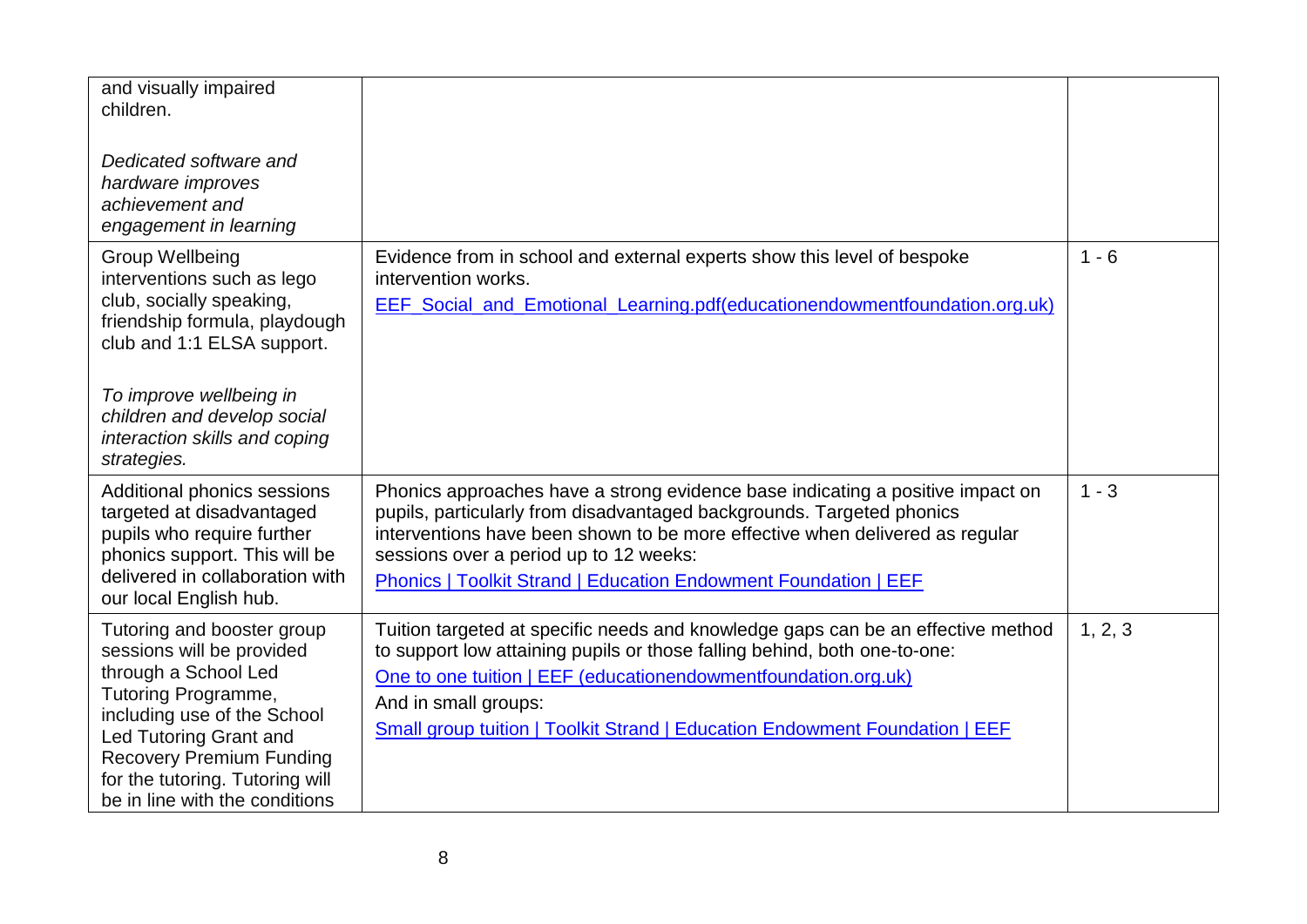| of the grant. Booster sessions<br>will provide 6-15 hours of<br>group tuition to mitigate<br>against core learning in either<br>English or Maths which has<br>been impacted upon by<br>school closures during the<br>pandemic. |
|--------------------------------------------------------------------------------------------------------------------------------------------------------------------------------------------------------------------------------|
| A significant proportion of the<br>pupils who receive tutoring<br>will be disadvantaged,<br>including those who are high                                                                                                       |

# **Wider strategies (for example, related to attendance, behaviour, wellbeing)**

Budgeted cost: £15,000

| <b>Activity</b>                                                                                                  | Evidence that supports this approach                                                                                                                 | <b>Challenge</b><br>number(s)<br>addressed |
|------------------------------------------------------------------------------------------------------------------|------------------------------------------------------------------------------------------------------------------------------------------------------|--------------------------------------------|
| Increased attendance rates for the<br>children on track for PA.<br>ELSA support and wraparound care<br>provision | This approach has worked for PP children in school. Embedded principles<br>of good practice set out in the DfE's Improving School Attendance advice. | 1, 2, 3, 4, 5                              |
| Purchase bikes and helmets for PP<br>children.                                                                   | Wellbeing of the child and inclusivity and equality for all.                                                                                         | 1, 4, 5, 6                                 |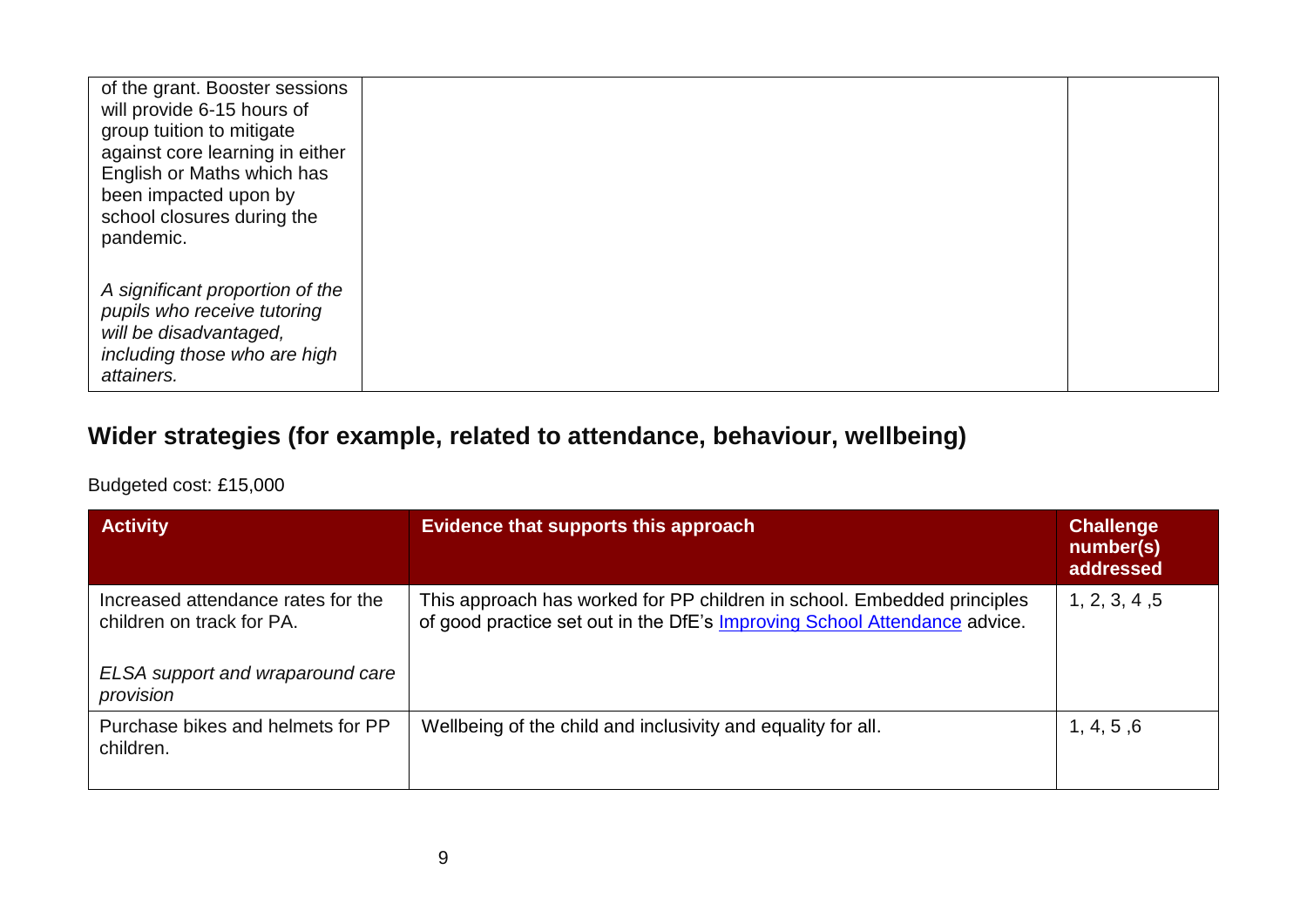| Confident access to cycling<br>proficiency                                                                                                                      |                                                                                                                                                                                                                                                                                                                                                                                                                                                                    |               |
|-----------------------------------------------------------------------------------------------------------------------------------------------------------------|--------------------------------------------------------------------------------------------------------------------------------------------------------------------------------------------------------------------------------------------------------------------------------------------------------------------------------------------------------------------------------------------------------------------------------------------------------------------|---------------|
| Purchase reading books for PP<br>children who lack these at home.<br>Remove this financial barrier to<br>reading at home for pleasure and<br>progress.          | Reading is a leisure activity that promotes wellbeing in addition to<br>supporting academic progress in reading.<br>For young children, promoting shared book reading should be a central<br>component of any parental engagement approach. Home learning activities<br>such as practising letters and numbers, are also linked to improved<br>outcomes.<br>https://educationendowmentfoundation.org.uk/education-<br>evidence/guidance-reports/supporting-parents | 1, 2, 4, 5, 6 |
| Musical instruments and lessons for<br>PP children in Year 4 wishing to<br>pursue learning an instrument to<br>remove financial barrier.                        | Equal opportunities for all                                                                                                                                                                                                                                                                                                                                                                                                                                        | 4, 6          |
| Playtime equipment that is easily<br>cleaned to support children with<br>social interactions and enjoyment.                                                     | Social interactions are important to support wellbeing and enhance the<br>work done in 1:1 and group support                                                                                                                                                                                                                                                                                                                                                       | 1, 3          |
| Pay for residential trip for Y6 PP<br>children and others who struggle<br>financially.<br>All children enjoy the experience<br>and to remove financial barrier. | Equality and inclusivity                                                                                                                                                                                                                                                                                                                                                                                                                                           | 3, 4, 6       |
| Free uniform and milk                                                                                                                                           | Equality and inclusivity                                                                                                                                                                                                                                                                                                                                                                                                                                           | 1, 4, 5, 6    |
| Children have enhanced wellbeing,<br>and have access to the same<br>opportunities as peers with<br>enrichment activities                                        |                                                                                                                                                                                                                                                                                                                                                                                                                                                                    |               |
| Free club                                                                                                                                                       | Equality and inclusivity, improved sense of wellbeing and enjoyment                                                                                                                                                                                                                                                                                                                                                                                                | 4, 5, 6       |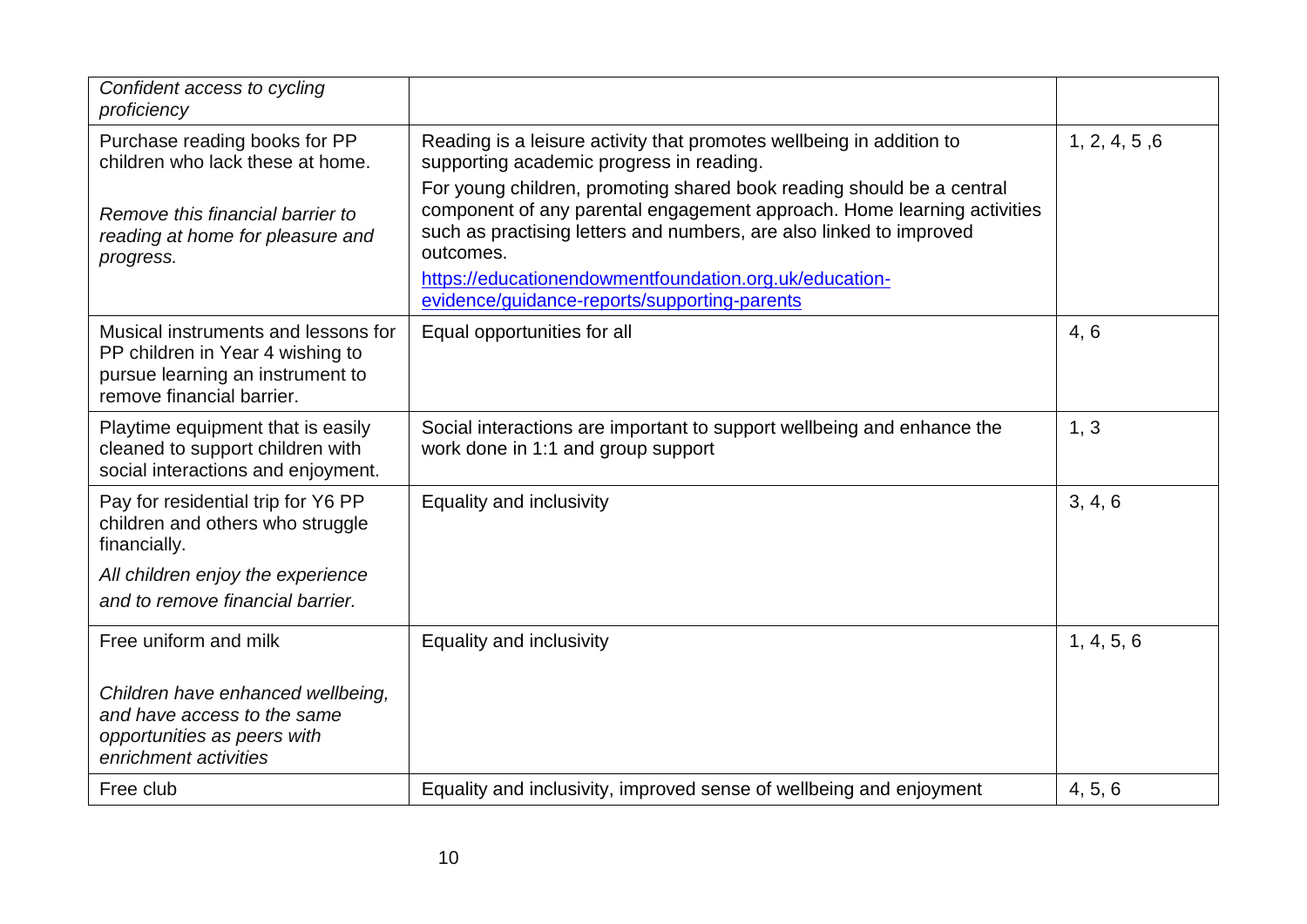| Children have enhanced wellbeing,<br>and have access to the same<br>opportunities as peers with<br>enrichment activities |                                                                                                                                                                                                      |         |
|--------------------------------------------------------------------------------------------------------------------------|------------------------------------------------------------------------------------------------------------------------------------------------------------------------------------------------------|---------|
| Pupil Leader Role - leading on PPG<br>and attendance.                                                                    | Strategic leadership of these vulnerable children is required to ensure they<br>achieve well. Pupil Premium Lead takes a proactive role in supporting<br>vulnerable families (including attendance). | $1 - 6$ |
| Designated Teacher - leading on<br>PLAC/LAC.                                                                             | Strategic leadership of these vulnerable children in required to ensure they<br>achieve well. Designated teacher takes a proactive role in supporting<br>vulnerable families.                        | $1 - 6$ |
| Inclusion Leader - leading on<br>SEMH and SEND support.                                                                  | Strategic leadership of these vulnerable children in required to ensure they<br>achieve well. Inclusion Leader takes a proactive role in supporting<br>vulnerable families.                          | $1 - 6$ |

#### **Total budgeted cost: £**73,000

### **Part B: Review of outcomes in the previous academic year**

### **Pupil premium strategy outcomes**

This details the impact that our pupil premium activity had on pupils in the 2020 to 2021 academic year.

Our assessment of the reasons for these outcomes points primarily to Covid-19 impact, which disrupted all our subject areas to varying degrees. As evidenced in schools across the country, school closure was most detrimental to our disadvantaged pupils, and they were not able to benefit from our pupil premium funded improvements to teaching and targeted interventions to the degree we had